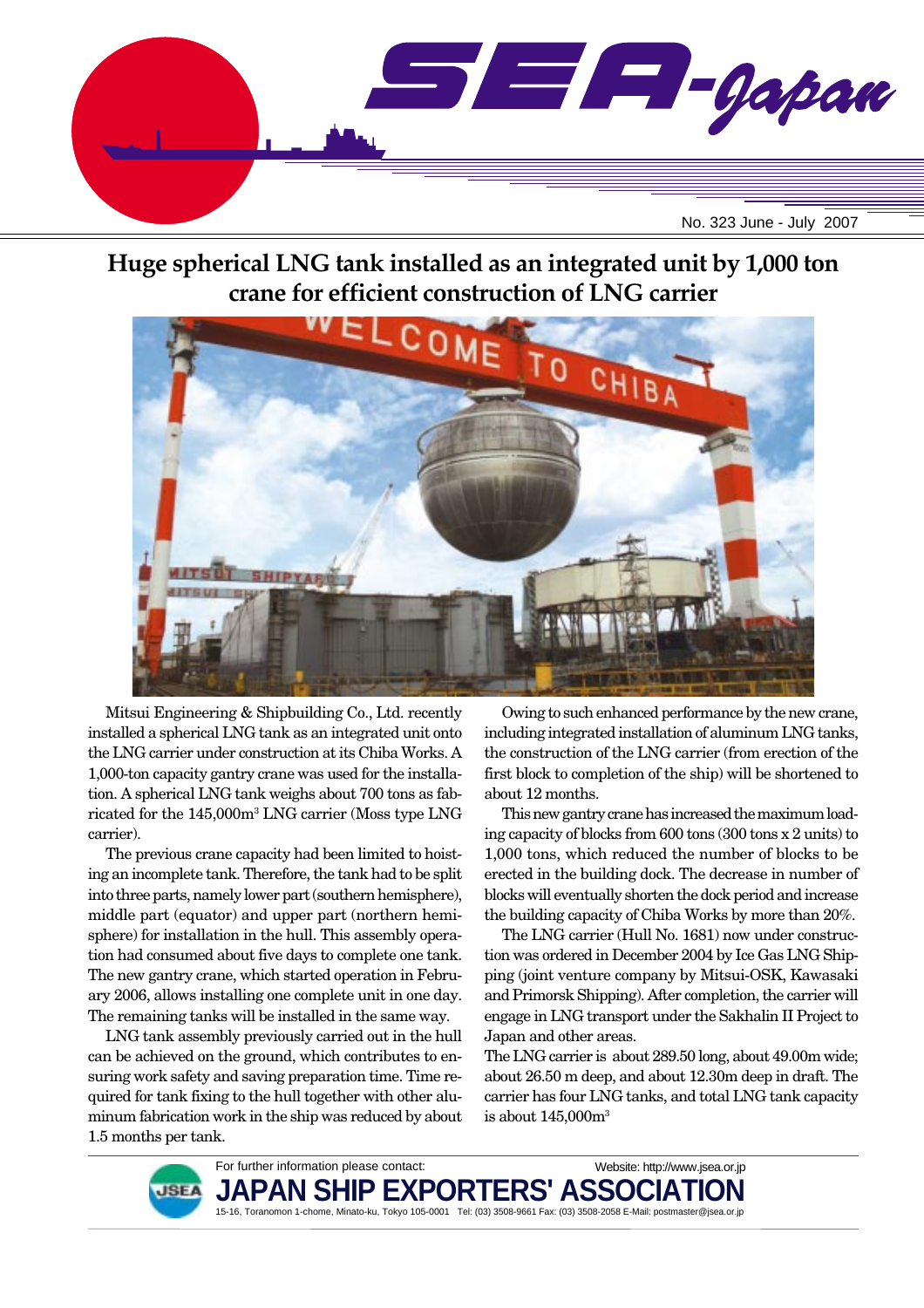## MHI completes vehicle carrier, LUNA SPIRIT, for Fair Wind Navigation

Mitsubishi Heavy Industries, Ltd. (MHI) completed LUNA SPIRIT, a vehicle carrier, for Fair Wind Navigation S. A. at the Shimonoseki Shipyard and Machinery Works on April 16, 2007.

The LUNA SPIRIT has the capacity to carry 3,930 passenger cars, including heavy vehicles such as mobile cranes, dump trucks, and bulldozers. Cargo vehicles can be rolled on and off from two shore rampways installed at the stern and mid part of the starboard side. The arrangement enables quick and efficient loading and unloading of vehicles.

The vessel has ten car decks, including two liftable car decks which are lifted by lift-car. The liftable decks can accommodate vehicles of various sizes. The clearance between decks is 2.2m high that is adequate to accommodate high roof cars like a RV.

The main engine is the Mitsubishi



UE type with the SIP (Swirl Injection Principle) lubrication system, which helps save fuel oil and lube oil consumption. The Mitsubishi Stator Fin is employed as an energy saving device, reducing fuel oil consumption. The combined effect of these installations reduce  $NO<sub>x</sub>$  and  $CO<sub>2</sub>$  emission for preservation of the clean environment.

#### Principal particulars

 $L$  (o.a.)  $x L$  (b.p.)  $x B x D x d$ : 180.00m x 171.70m x 30.00m x 30.94m (10th Deck) x 8.20m DWT/GT: 11,100t/43,810t Main engine: Mitsubishi-UE 8UEC50LSII x 1 unit MCR: 11,560 kW x 127min-1 NOR: 9,826 kW x 120min-1 Speed, service: 19.9kt Vehicle carrying capacity: 3,930 passenger cars (RT type)

Complement: 24

lars

Classification: NK, NS\* (Vehicles Carrier) MNS\* (MO)

 $L$  (o.a.) x B x D x d: 235.00m x 43.00m

Completion: February 28, 2007

Completion: April 16, 2007

x 18.55m x 12.90m DWT/GT: 91,439t/50,464t Cargo hold capacity: 108,929m3 Main engine: MITSUBISHI 6UEC60LSII diesel x 1 unit MCR: 16,200ps x 105.0rpm Speed, service: 14.3kt Classification: NK Complement: 25

## Oshima completes 89,999DWT coal carrier, SHIN SANYO MARU

Oshima Shipbuilding Co., Ltd. (OSY) delivered the 89,999DWT coal carrier, SHIN SNAYO MARU, to Antlers Maritima S. A. in February 2007. OSY has built several types of double side construction coal carriers in succession with combined features of AA, Bigger Deadweight at Shallow Draft; BB, Less Fuel Oil Consumption; CC, Cargo Handling Efficiency; and DD, Ship Safety Improvement.

The SHIN SANYO MARU is one of the series of double side coal carriers and is designed to have a suitable size for the anticipated Panama Canal expansion. The vessel has large deadweight tonnage (91,439 tons), large cargo capacity (108,929m<sup>3</sup>), and shallow draft (12.90m).

The vessel has five cargo holds with wide inner bottom area, and five wide (21.00m) and long opening cargo hatches. The double side construction ensures easy cargo handling and hold cleaning. Two 2,000m3/h ballast pumps are provided for efficient ballasting and deballasting.

The double side construction improves structural safety by reducing hold frame corrosion, damage, and flooding risk. This configuration also provides easy maintenance and inspection of the side structure and free access to the double bottom of ballast tanks at loaded conditions. Ballast tanks are coated with tar-free epoxy paint of light color instead the tar epoxy paint. This provides an easy and healthful environment for mainte-

nance and inspection by the crew and port workers.

The combined effect of the sophisticated hull form and the MITSUB-ISHI 6UEC60LSII main engine achieves great fuel saving and reliability.

Principal particu-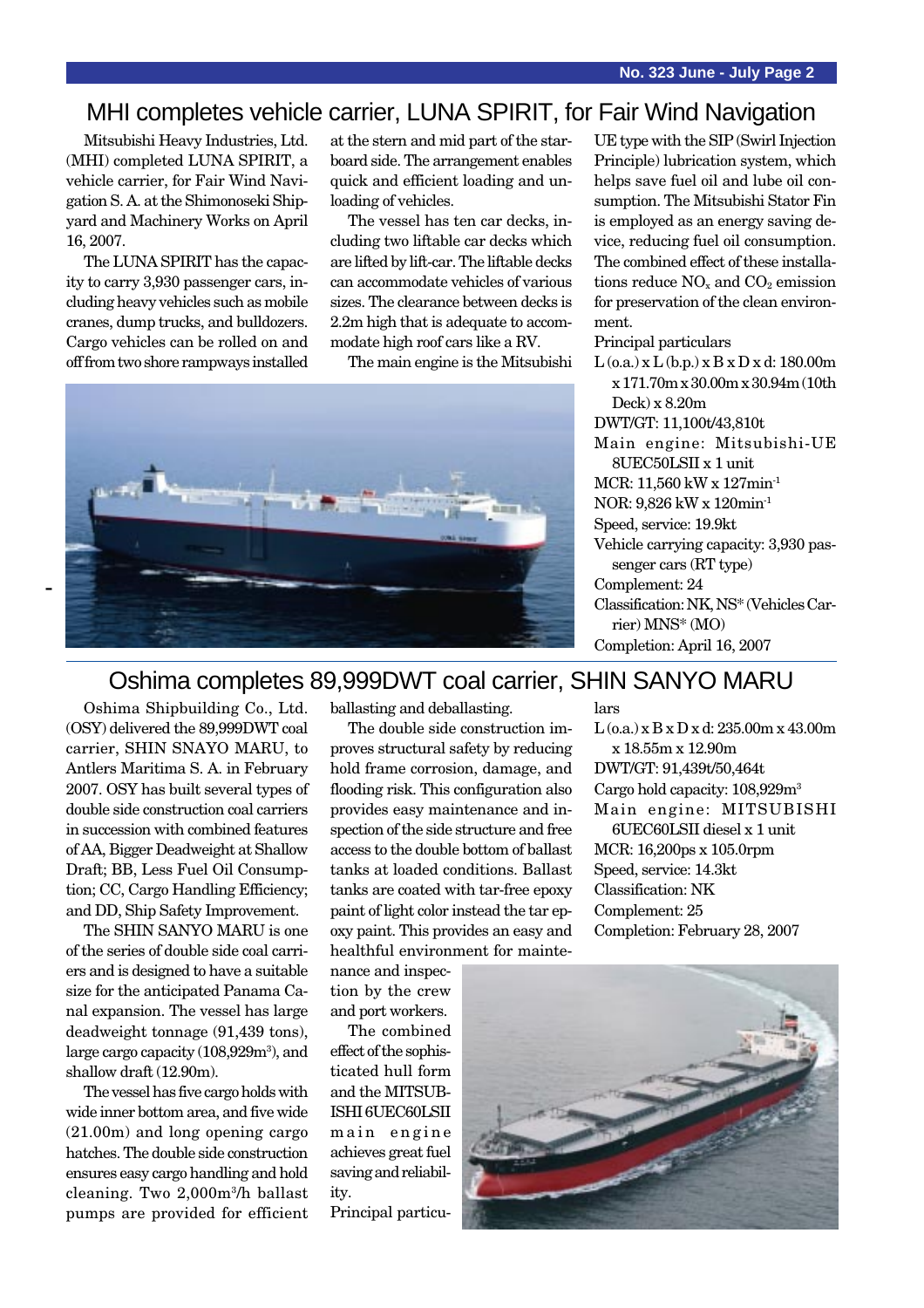## Shin Kurushima delivers PCC to Bulkstar Enterprise

Shin Kurushima Dockyard Co., Ltd. has delivered WESTERN HIGHWAY, a pure car carrier with a transport capacity of 3893 units, which was constructed at its Onishi Shipyard. The carrier is designed with consideration of environmental protection and efficiency of roll-on/ off operation.

A total of ten car decks are provided, and of these, two decks are liftable for accommodating large heavy vehicles. A direct ramp from the boarding deck to the uppermost deck is installed on board the ship for efficient roll on/off. This permits both shortening the time required for car-handling operation and reducing fuel consumption and exhaust gas emission. Thus the ship is adaptable to the port environment. The support system for the liftable car deck employs a oneman control system to alleviate work. A stern rampway installed in the starboard side is 30.3m long and 7.0m wide, which can carry a vehicle weighing about 100 tons. In addition, two center rampways provided for starboard and port access. The rampways are 17.0m long and 5.5m wide and can carry a 20t class vehicle.

Suppression of noise and vibration as well as propulsion efficiency have greatly been improved by performance verification using a model tank test prior to designing. The carrier employs the highperformance stem form, turbo ring (thrust-increasing attachment), and A. S. Fin (patent). The combined effect contributes to both achieving the



world's lowest fuel consumption and reducing the load on the environment with a 5% decrease in fuel consumption compared with the same class PCC built by the company. The fuel tanks are arranged inside the inner hull of the double hull. Therefore, no leakage of fuel oil occurs if the outer shell is broken.

The cargo holds and the engine room have high-performance fire detection systems and highly expandable foam extinguishing systems which provide efficient fire extinguishing to secure ship safety. The fire extinguishing system does not emit CO2, which contributes to reduction of greenhouse gases. The carrier has obtained the Class NK 'M0' notification. Remote control of the main engine can be achieved from the bridge, and remote control of the main engine and auxiliary machinery is also possible in the main engine control room. A multi- functional ITV (Industrial TV) system is installed to ensure the safety of the engine room. Principal particulars Owner: Bulkstar Enterprise Co., Ltd. Builder: Shin Kurushima Dockyard Co., Ltd. Hull No.: 5346 Ship type: Car carrier  $L$  (o.a.)  $x L$  (p.p.)  $x B x D x d$ : 188.03m x 183.70m x 28.20m x 27.97m x 8.524m DWT/GT: 12,980t/39,422t

Main engine: 8UEC 50LSII diesel x 1 unit Service speed: abt. 20.0 knots Classification: NK

Completion: March 2007

## Kawasaki delivers NORD LEADER to Forever Shipping

Kawasaki Shipbuilding Corporation delivered the 55,500DWT bulk carrier, NORD LEADER (HN:1576), to Forever Shipping S. A. at the Kobe Shipyard on Mar. 30, 2007. The carrier is the 13th of the 55,500DWT series developed by Kawasaki.

The carrier is the flush deck type with forecastle and has five cargo holds. The shape of the cargo holds is suitable for carrying cargoes such as cereals, coal, ore, and steel prod-



ucts. The carrier employs the smooth bow form with low resistance against waves, which was developed for this series.

Fuel consumption is decreased compared with the conventional type. Four deck cranes are installed between the hatch covers on the upper deck along the ship center line. This allows handling cargoes at a port with insufficient cargo handling equipment. The main engine uses the light, compact, and high output Kawasaki-MAN B&W 6S50MC-C diesel engine.

Principal particulars

L (o.a.) x L (b.p.) x B x D x d: 189.90m x 185.00m x 32.26m x 17.80m x 12.50m

DWT/GT: 55,500t/31,000t

Main engine: Kawasaki-MAN B&W 6S50MC-C diesel x 1 unit MCR: 8,200kW x 110rpm Complement: 25

Classification: NK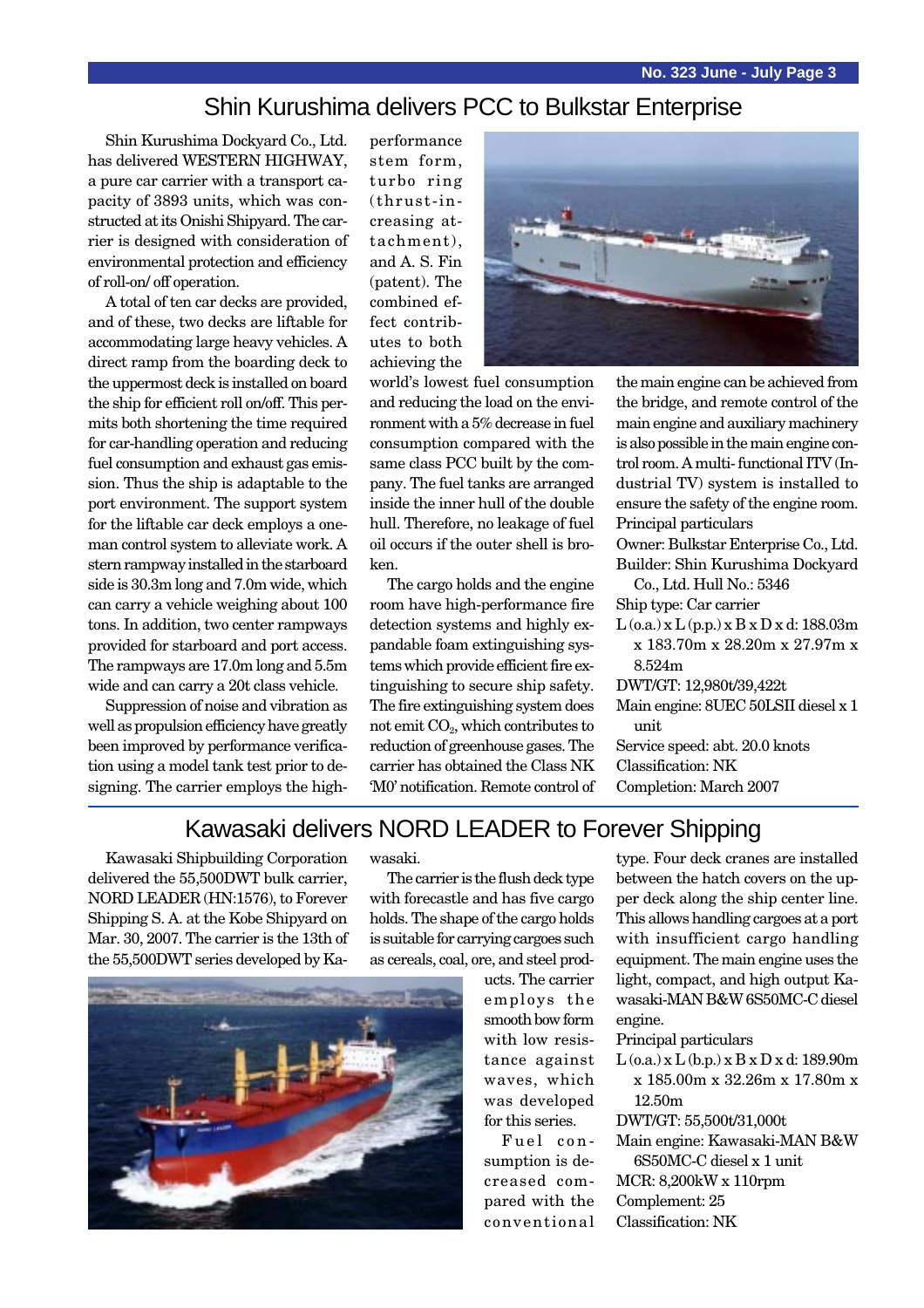## Onomichi Dockyard develops MR type product carrier with independent pump system

Onomichi Dockyard Co., Ltd. has developed the MR-type product tanker using the independent pump system Mark IV. The specifications of the new product tanker correspond to the Easy Chemical Spec adaptable to chemical products of IMO Type II and



#### III.

The Mark IV tanker has been developed to cope with the category of noxious liquid substances that was revised this January. Ship specifications are decided as shown below but the deadweight tonnage will be the

same 50,000DWT as the predecessor Mark III.

The new product tanker will be provided with submerged pumps for cargo handling. Japanese builders have used common pumps so far. Therefore, this is a unique improvement for the series of Onomichi product tankers.

#### IV tanker

Intended cargoes include three types: Crude oil, Clean and dirty petroleum products such as gasoline, naphtha, gas oil, jet fuel, kerosene, diesel oil, fuel oil, lubricating oil, etc., Chemical cargoes (IMO Type II and III allowable within the specifications. Principal dimensions: Length (o.a.): abt. 182.5m Length (b.p.): abt. 175.0m Breadth (mld.): 32.20m Depth (mld.): 19.05m No. 1 designed draft (mld.): 10.75m No. 2 designed draft (mld.): 11.80m Scantling draft (mld.): 13.10m Gross tonnage (international, 1969): abt. 29,500 Cargo tank capacity (slop tanks incld.): abt. 55,000m3 Main engine: MAN B&W 6S50MC-C  $(Mk 7)$  x 1 unit Ship speed range: 15.8kt to 14.2kt

Outline of Mark

### Naikai completes open bulk carrier, DONIAMBO

Naikai Zosen Corporation completed construction of the 28,000DWT open bulk carrier, DONIAMBO (HN:702), for Santa Gloria Navigation S. A. at the Setoda Works on Mar. 28, 2007, and the carrier entered transport services of nickel ore and coal centered on New Caledonia.

The DONIAMBO is designed with the double hull construction that is the similar hull cross section to ore bulk carrier. Consequently, it has greater hull strength than the conventional bulker, and the safety is further improved against external damage. Even if the outer shell is damaged, cargo ore can be prevented from being lost overboard, and the cargo quality is also protected.

The bunker is entirely protected with the double side shell to prevent the leakage of fuel oil by the damage of the outer shell to avoid the marine pollution.

The cargo holds consists of four

compartments of the box shape and is designed for easy maintenance. Three deck cranes with a hoisting capacity of 30 tons installed on the upper deck. Wide hatch openings are employed to facilitate cargo handling operation.

Principal particulars  $L$  (o.a.) x  $L$  (b.p.) x  $B$  x  $D$  x d: 161.00m

x 154.50m x 26.00m x 14.00m x 9.00m DWT/GT: 16,992t/28,428t Cargo hold capacity: 30,321m3 Main engine: Hitachi MAN B&W 7S35MC (MARK7) diesel x 1 unit NCR: 4,410kW x 164min-1 Speed, service: 13.0kt Classification: NK

Complement: 25

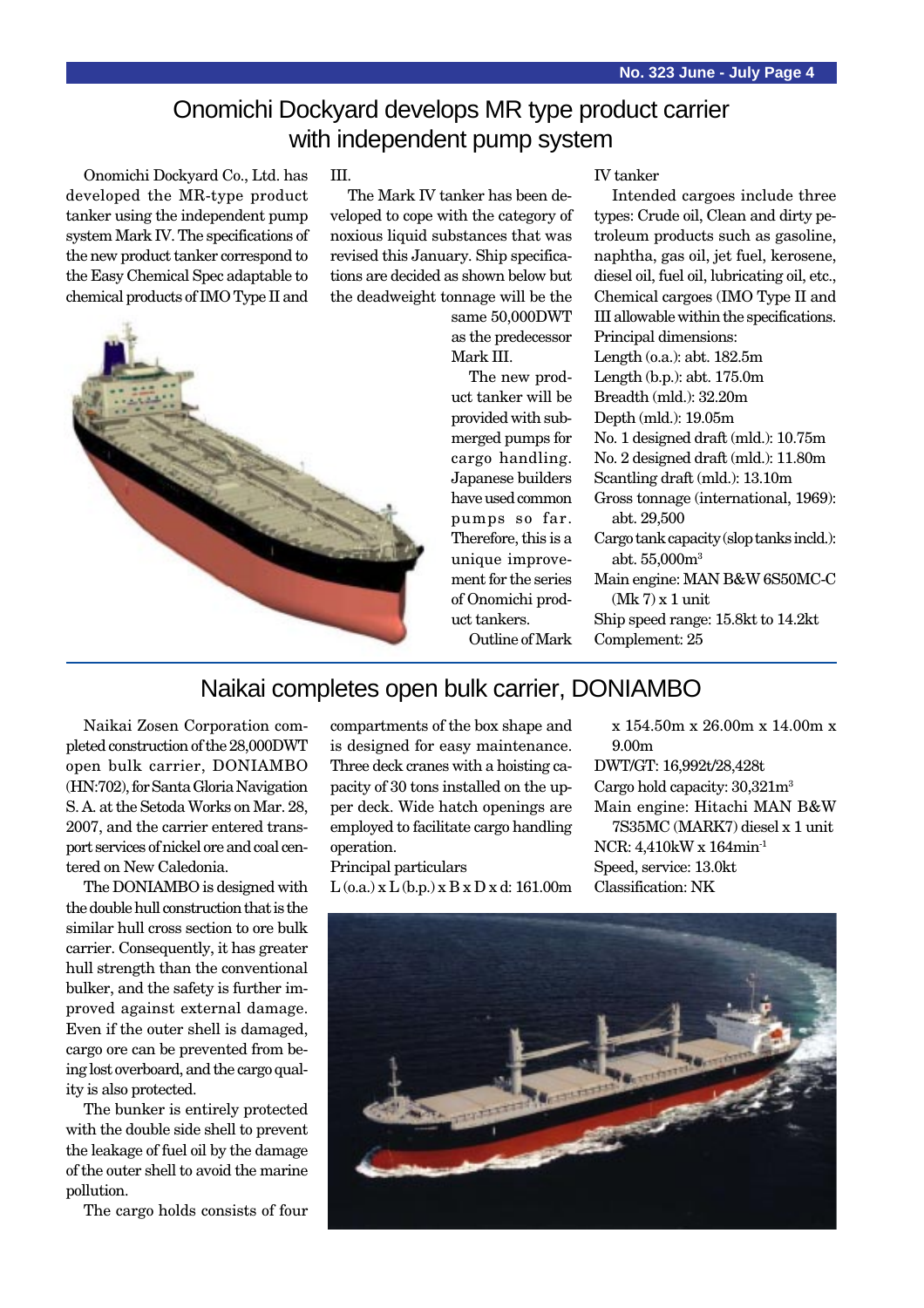## Sanoyas completes Panamax bulker, CORAL EMERALD

Sanoyas Hishino Meisho Corp. recently completed the 75,632mt Panamax bulk carrier, CORAL EMER-ALD (HN: 1250), for Picer Marine, S. A. at the Mizushima Works and Shipyard. The vessel is the 69th of the series of Sanoyas Panamax, and is the 43th of the 75,500mt type, which has the widest beam permitted to pass through the Panama Canal.

The CORAL EMERALD has seven cargo holds with topside tanks and a hopper bottom for efficient loading and unloading of bulk cargoes. The living



quarters and engine room are located aft. The hatch covers are the side rolling type driven by an electro-hydraulic motor and chains. The main en-

gine is a low-

speed, super long stroke, and 2- cycle diesel engine. The highly efficient and large diameter propeller assists in reducing fuel consumption. Principal particulars

 $L$  (o.a.) x Length (b.p.) x  $B \times D \times d$ : 225.00m x 217.00m x 32.26m x 19.30m x 13.995m DWT/GT: 75,632mt/38,893t Cargo hold capacity: 89,201m<sup>3</sup> (grain) Main engine: MAN B&W 7S50MC-C diesel x 1 unit MCR: 12,200ps Speed, service: About 14.5kt Classification: NK Complement: 25 Completion: Mar. 14, 2007

# MES establishes Expertise Hand-down Center at Chiba and Tamano Shipyards

Mitsui Engineering & Shipbuilding Co., Ltd. (MES) recently established the Expertise Hand-down Center for transition of shipbuilding technology to younger generations at its Chiba Shipyard and Tamano Shipyard.

The shipbuilding industry, especially in its production field, is suffering from the aging of staff and the handing-down of expertise to middle and younger class staff is an imminent task. MES has listed the skills of field staffs now have and what they should have in a form of the "Human



Resource Skill Map" to identify the hand-down schedule of expertise. Furthermore, to expedite such handingdown of expertise, MES has established the "Expertise Hand-down Center".

Expertise Hand-down Centers were inaugurated in January at both Chiba and Tamano Works, where teachers who are called "skill masters" with highly qualified expertise hand down their expertise (basic and advanced) to younger staff mainly by onthe-job training. Subjects are segmentalized according to the construction schedule of ships into welding, assembling, outfitting etc.

Basic subjects are taught to fresh workers of one to five-year experience and advanced subjects are taught to workers of five-year experience or more. The training period will generally be two or three months per person depending upon individuals and subjects.

Skill masters are selected according to their expertise and engage in training exclusively and/or for a certain period leaving their job temporarily. Meanwhile, trainees are selected according to the training schedule and to the request of the shop floor. A skill master with one to five trainees will engage in specific work for handing down of the expertise in one team. Follow up activities will be made at certain intervals even after graduation from the center for better acquiring of what they have learned.

#### **To our readers**

- Please notify us of any change in address by letter, telefax, or E-mail together with the old mailing label to ensure you continue to receive SEA-Japan.
- We welcome your comments about SEA-Japan. Please address all correspondence to the Japan Ship Exporters' Association (JSEA), or the Japan Ship Centre (JETRO) in London.
- Address (Tokyo): 15-16, Toranomon 1-chome, Minato-ku, Tokyo 105-0001 / Tel: (03) 3508-9661 Fax: (03) 3508- 2058

E-mail: postmaster@jsea.or.jp

• Address (London): 2nd Floor, 6 Lloyd's Avenue, London EC3N 3AX, UK / Tel: +44 (0) 20 7680 9456 / Fax: +44 (0) 20 7680 9416 E-mail: info@jsc.org.uk URL: http://www.jsc.org.uk

Portalsite: maritimejapan.com